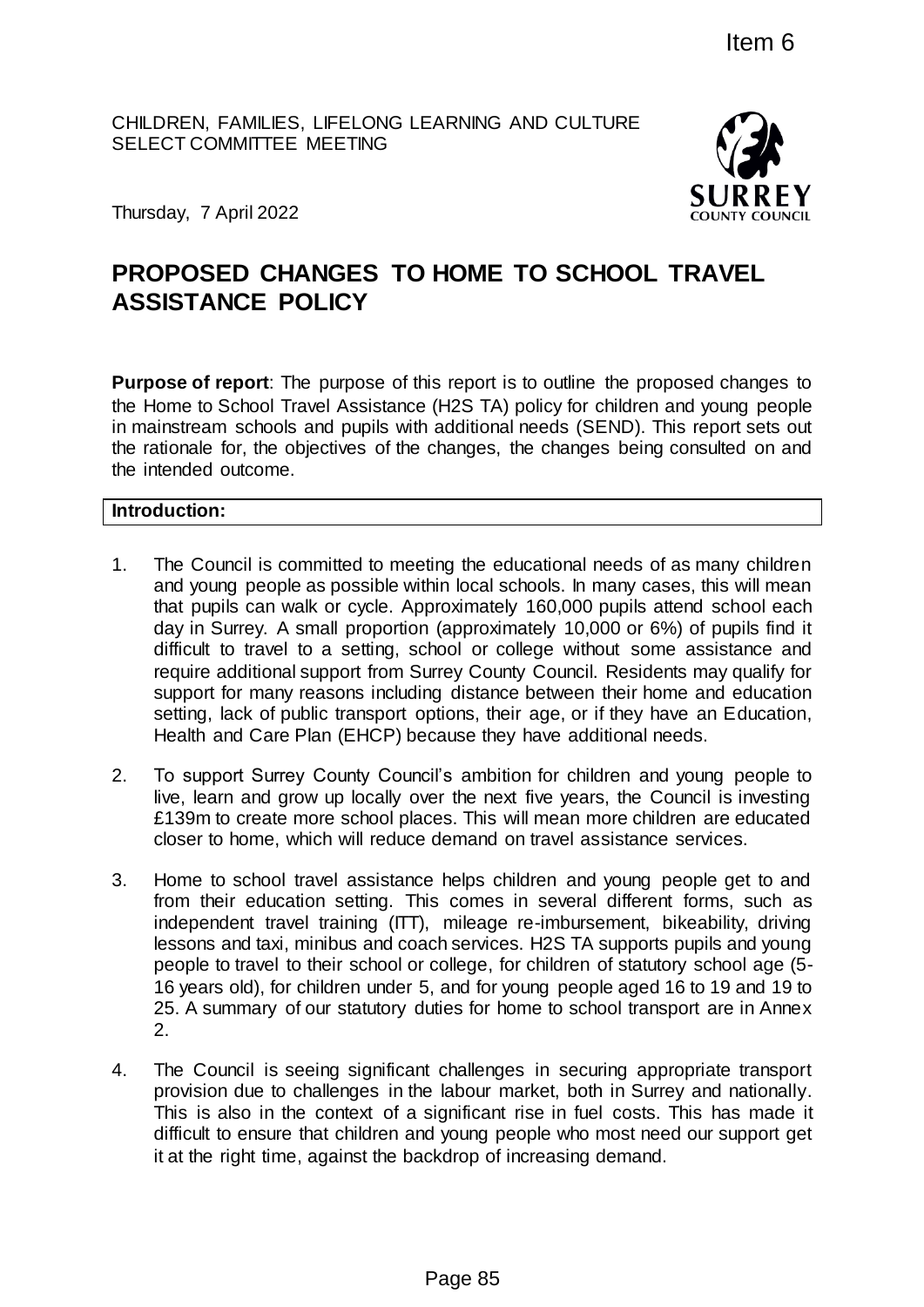- 5. The Council is refreshing the H2S TA policy in several key areas so that it is reflective of the ambitions we have for our children and aligned to the context summarised in this paper. This means that the policy will align to the Authority's commitment to moving away from an offer of school transport delivery model to a travel assistance model, with an increased focus on sustainability and Surrey's green agenda.
- 6. In doing so, the council has proactively engaged with parents, carers, schools and colleges and other stakeholders. A public consultation on the proposals was launched on 22 February 2022 and will conclude on Tuesday 31 March 2022. The consultation covers services provided to both mainstream and children and young people with additional needs.

## **Why this change is required**

- 7. The H2S TA sets out the way in which the council discharges its statutory and discretionary powers and responsibilities for parents and carers, young people and young adults on the transport assistance available for pupils aged up to 25 years of age.
- 8. The Council is focused on ensuring children and young people in Surrey can attend local schools and settings, and travel to and from school with their friends and peers. Therefore, very significant investments have been made to create more school places in our special schools across the County and further work to promote inclusion is a key priority in our SEND Transformation.
- 9. In Surrey, everyday nearly 10,000 children and young people access H2S TA, this is funded via the Council Tax. The cost of this per annum is circa £40m. This cost has increased consistently over the past few years and we, like other transport commissioners nationally, are seeing additional financial pressures as we move out of the pandemic as well as more demand.
- 10. To illustrate the costs of providing transport services, as of January 2022, just over 18% of mainstream service users are provided with a taxi or minibus service, costing the council nearly £100,000 per week. By contrast, 98% of children and young people with additional needs who are provided with transport use a minibus or taxi, costing the council nearly £1m per week.
- 11. Whilst the council intends to continue to support those that most need help, we must manage increasing costs and demand and we are therefore proposing to:
	- Increase the options for children and young people who qualify for H2S TA assistance, moving away from a reliance on solo taxi routes (when there is only one child or young person in the vehicle). Solo routes make up approximately one third of the spend on H2S TA. Surrey County Council wishes to move towards travel assistance options used routinely by children and young people and communities such as buses and rail, where appropriate through ITT.
	- Encourage people, where possible, to use environmentally friendly travel and transport. Greater use of green alternative travel options would help us mitigate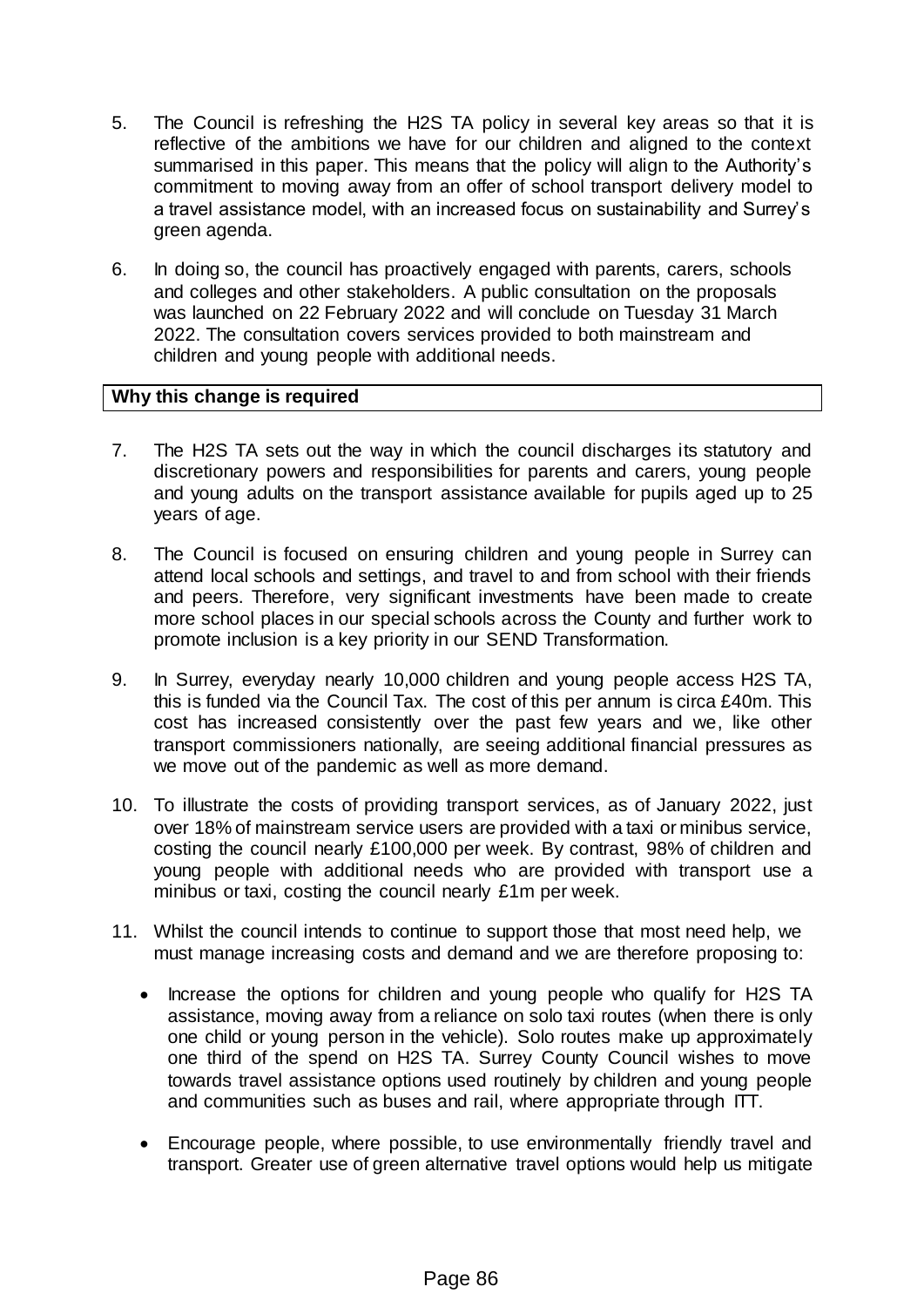the impact of climate change, through better use of walking, cycling and bus and train routes and where possible, increasing the occupancy in vehicles.

- Ensure young people don't face a 'cliff edge' when they become adults. For young people with additional needs, for example, their eligibility for transport is linked to their Education and Health Care Plan (EHCP) and will expire at some point in the future. If they are not supported through ITT to travel independently this can create isolation and reduce access to employment as well.
- 12. Some pupils with additional needs will not be affected by these proposals. Of those young people in post-16 education with an EHCP, we estimate that 11% will require lifelong support from Adult Social Care and 4% will have complex medical needs, which will require lifelong support from their Clinical Commissioning Group. For the remaining pupils, their travel assistance will end once their EHCP ceases, for example, when their EHCP expires when they turn 25 years old.

## **Proposed Changes**

13. To support Surrey County Council's ambition of empowering and supporting children and young people, prepare them for adulthood and use resources wisely, several key changes to the H2S TA Policy are proposed. The changes are set out in the consultation that is taking place and are summarised below:

## **Broader range of travel assistance options**

- 13. The Council plans to offer a broader range of Travel Assistance options, aligned with Surrey's commitment to its green agenda, promoting more sustainable modes of travel assistance. This includes options such as bikeability (cycling safely and with confidence), driving lessons and access to TfL Oyster Card (in some areas of the county). In addition, individual travel training assessments are proposed which will be undertaken in an agreed location rather than in the home.
- 14. Alongside this expanded set of options, collection points will be introduced. Currently children and young people are collected from home and dropped off there each school day. It is proposed to change this so that pupils are collected from a designated pick-up and drop-off locations. Where children and young people with complex additional needs or the parents or carers' own mobility or disability may impact on them being able to use the collection points, the council will assess individual needs to determine suitability.

## **Clarity on transport journey times**

15. The Council currently aims to comply with national guidance on the maximum length of journey time for a child to get to and from school. This is 45 minutes for a primary aged child and 75 minutes for a secondary aged child attending placements both within and outside the County. This means that in planning routes, the maximum time standard eclipses all other considerations and means that when children and young people could potentially share or participate in other modes of travel, they don't have this option.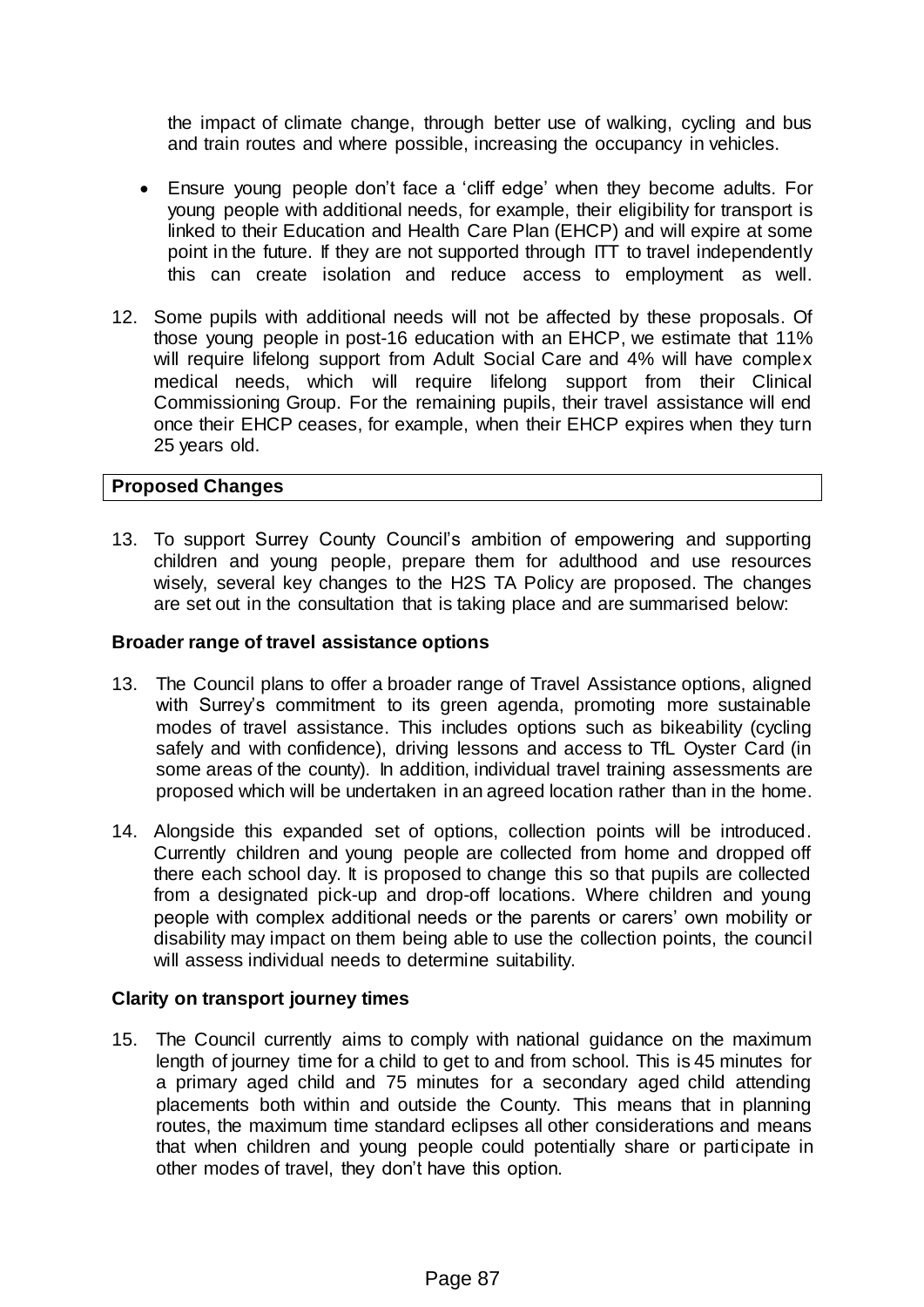16. The Council is proposing that the national guidance suggestions for journey times will not apply to any pupils travelling to out of county schools, where distances and the frequency of journeys may vary. We are also proposing to change the maximum journey times for all children in Surrey schools from 45 minutes 75 minutes. The national guidelines apply to children aged 5- to 16-yearolds. They were written in 1996 for all local authorities and state that best practice suggests that journeys are completed in these times. Surrey's size as a large rural area means some journey times will exceed the best practice times recommended. Introducing this change will mean greater flexibility to consider journeys via other means and will support the reduction proposed in solo taxi transport. The needs of the child and young person (including their age) will be considered alongside time and transport methods.

## **Proposing a change to the measuring system for determining Independent Travel Allowance (ITA) from Straight Lines to Road Routes.**

- 17. Straight line route measurements have previously been used for Independent Travel Assistance agreements but has occasionally been a barrier for agreeing transport funding for children, young people and families to make their own travel arrangements. Moving to a method that measures road route distance will simplify the process and more effectively reimburse families for the costs of making their own arrangements and increase the number of families able to take up this offer.
- 18. The current H2S TA provides two modes of mileage reimbursement:
	- A tiered mileage allowance based on average distance between a home address and school. This tiered allowance is broken down into 3 bands.
	- A standard mileage rate.
- 19. It is proposed to introduce a simpler scheme to enable a more unified reimbursement process for parents and carers (including how and when they are reimbursed). The mileage rates to be used will still be set in line with Her Majesty's Revenue and Customs (HMRC).

## **Notice period(s) for the removal of travel assistance in certain circumstances.**

- 20. At present if a family's circumstances change or a route to school becomes safe to walk, travel assistance will remain in place unchanged for the children or young person until the end of the academic year. The Council proposes in the future to reduce this to four weeks following notification to parents and carers.
- 21. If a family's low-income status has ended, the Council proposes to continue to provide travel assistance until the end of the academic year. The Council will also connect with families and offer support such as signposting to specific services if this would prove helpful to them.

## **Reasons for withdrawal of transport**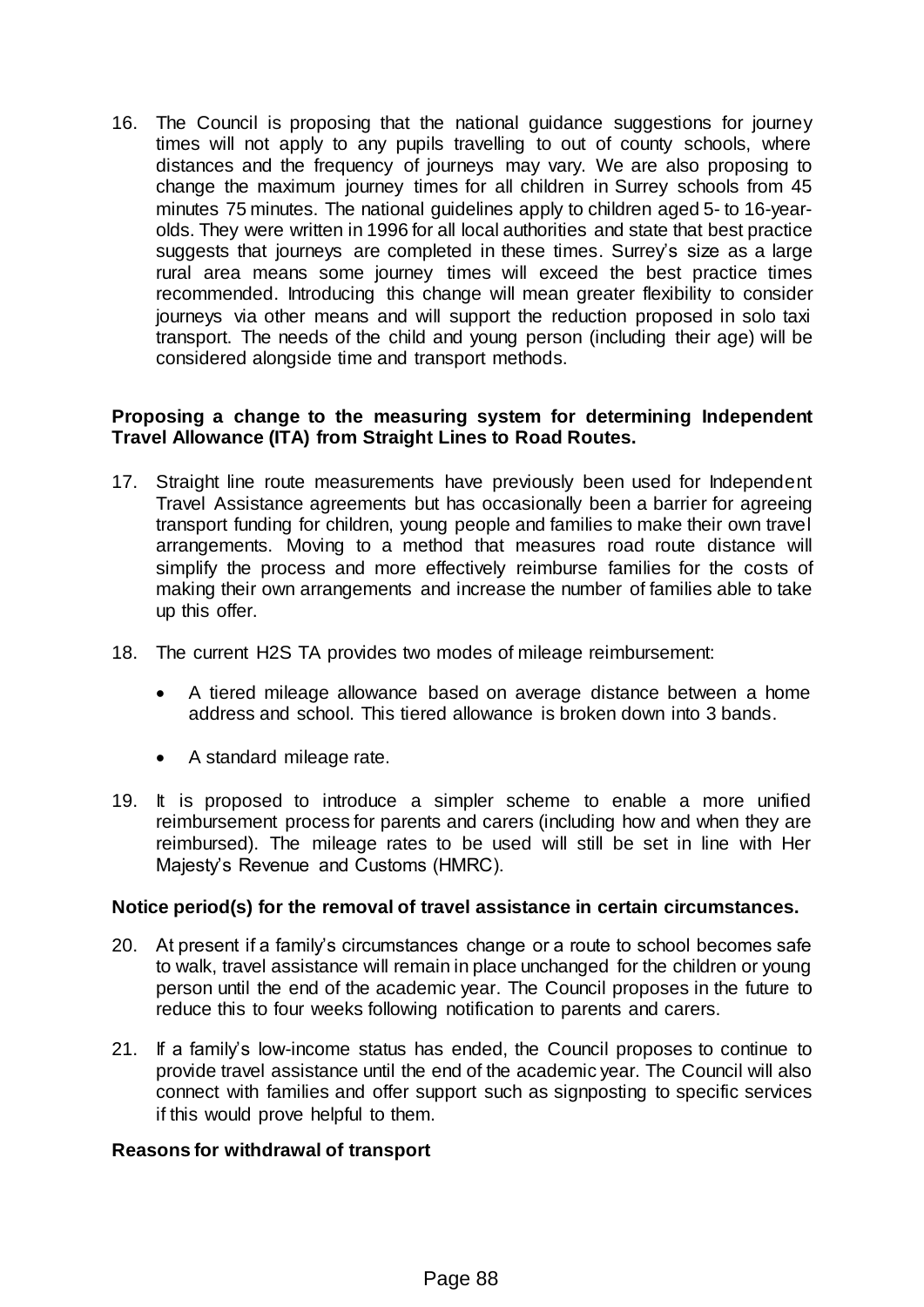22. The current policy states in what circumstances transport will be withdrawn. The reasons include where fraud has taken place or a submission made included misleading information. The Council proposes to expand this part of the policy to include if there are errors with the initial assessment. Parents and carers will have the right of appeal if assistance is withdrawn for this reason.

## **Provision of travel assistance for under 5s.**

23. The current policy states that the council may provide travel assistance to children aged Under 5 if it feels that extenuating circumstances have been demonstrated. It is proposed that this discretionary assistance will only be provided to reception aged children (children aged 4 and above). Currently 169 children who access H2S TA fall into this group. The Council may provide assistance to children who are aged four and entering into the reception year at primary school if extenuating circumstances have been demonstrated.

## **Medical and Health Interventions in the Travel Assistance Policy.**

24. The current policy outlines in what circumstances a Passenger Assistant may be approved to support a child during travel to school, and one of these circumstances may be a child who has specific health and/or medical needs. It does not outline the operational standards or processes linked to the provision of medically trained transport staff. It is proposed that the new policy will provide guidance on the operational standards and processes which the Council follows if there is a requirement for a medically trained Passenger Assistant to support children during their journey to school.

## **One child per vehicle transport.**

- 25. The current policy outlines in what circumstances individualised transport would be agreed. This is mainly taxis taking children and young people to and from schools and settings. The proposed change will mean that in the future, only in very specific circumstance will individualised transport be provided which will mean more children sharing transport and accessing a wider range of travel assistance options. Provision of individualised transport will instead be linked to medical needs or where the child or young person is receiving one-to-one support in their education or training venues.
- 26. Individualised transport involves provision of a single vehicle and a member of staff, for a single pupil. This carries a significantly higher unit cost than shared transport. Reasons this transport may be determined as the most appropriate solution may relate to the geographical location of the home address in relation to the education setting. It may also be linked to a health or medical need or the inability to share a vehicle due to the one-to-one nature of their education provision. The proposed change will clarify for both families and Surrey County Council staff the circumstances under which individual transport will be agreed to.

## **Travel assistance and unacceptable behaviour**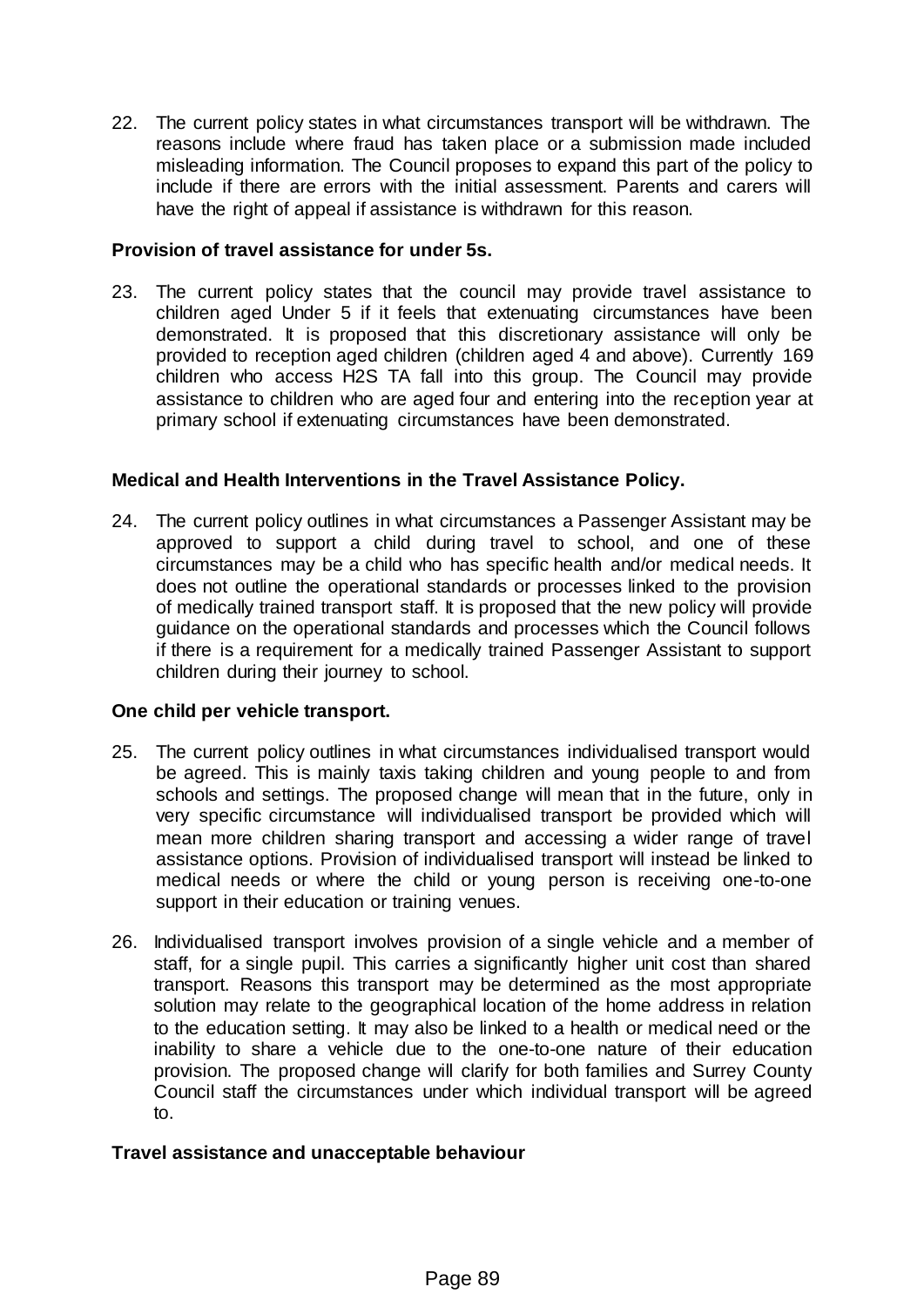27. The policy advises in some detail that the Council may look to withdraw transport assistance in instances of unacceptable behaviour. The Council understands its duty to provide travel assistance to children who are eligible, however, in circumstances where a child's behaviour has been dangerous and or potentially risks harm to themselves and others in a vehicle (including the driver), a review of the arrangements will be undertaken. It is proposed that parents/carers will be asked to accept a mileage allowance instead of transport being provided.

## **Travel Assistance and post-16**

- 28. National guidance states that the council does not have to provide free transport for students aged 16-19. The Council's current policy states that transport will be provided in exceptional circumstances only. Currently 653 young people over the age of 16 access H2S TA. This costs circa £ 7.8M per annum.
- 29. In the future it is proposed that offers of travel assistance will focus on independent travel options, including the use of public transport and will move away from provision of private hire vehicles such as minibuses or taxis.
- 30. In addition, it is proposed that where the Council assesses a young person aged 16 to 19 years as eligible for travel assistance under its policy, the assistance offered may be in the form of a post-16 transport bursary to support families and young people to make their own transport arrangements.

## **Travel assistance appeals process**

- 31. National guidance sets out how appeals against decisions made for H2S TA are conducted. This includes a two-stage process. Stage two must be independent of the stage one decision-making process. At present the stage two panel can be made up of members of the local authority.
- 32. It is proposed to continue with a two-stage process and that the stage two panel will be independent of the first, but the membership will now include Council Officers and in the future. This is in line with national guidance.

## **Conclusions:**

- 33. The changes to the H2S TA policy are designed to increase the range of transport options offered to children who are eligible, promote inclusion and independence, support preparing for adulthood outcomes and make effective use of public sector resources. The Council has consulted with Surrey Residents about the proposed changes.
- 34. The consultation has been designed to adhere to legal requirements to consult communities on changes to H2S TA. The key elements of the consultation have been: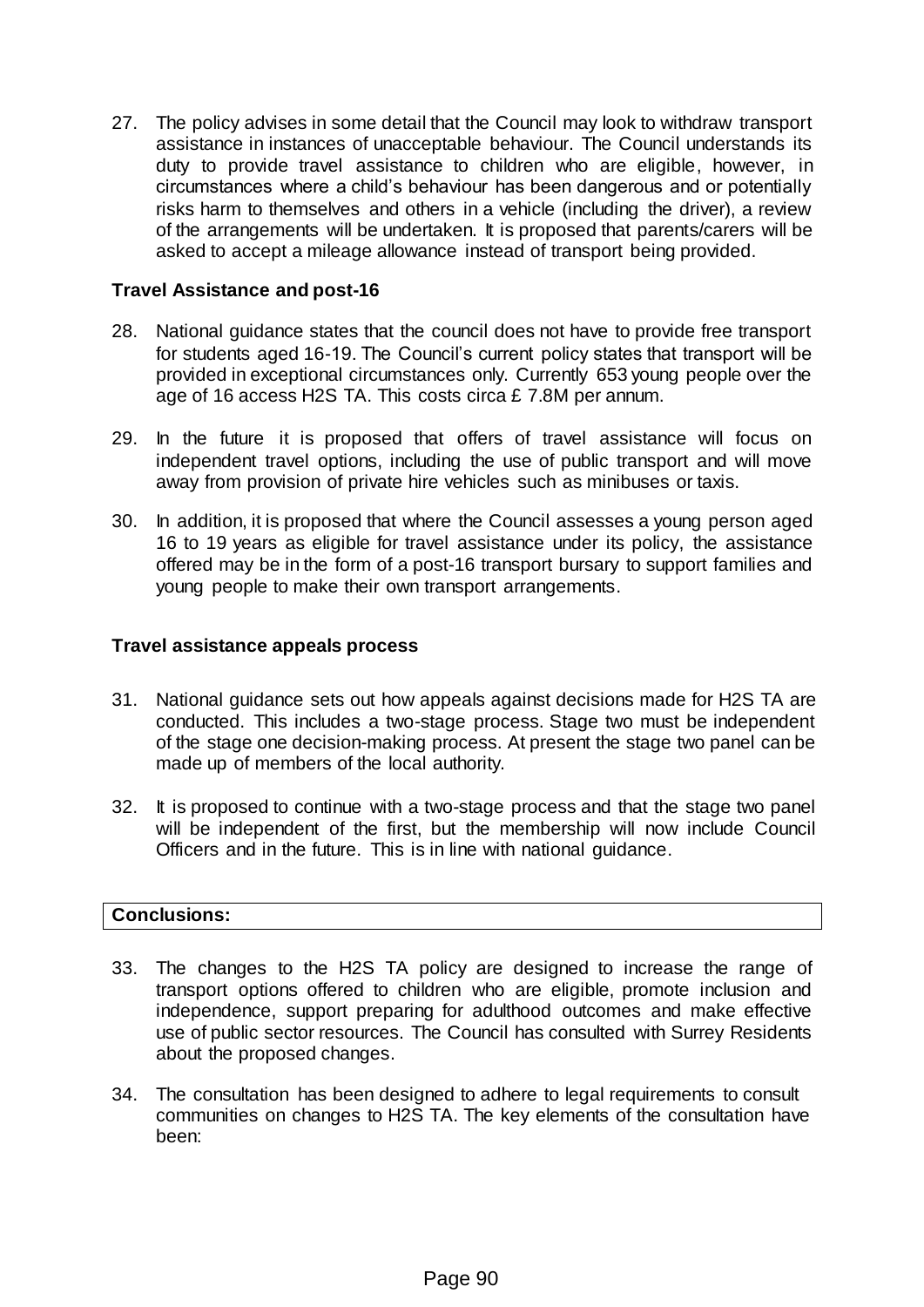- A hard copy letter was sent to all current mainstream and additional needs (SEND) H2S TA service users setting out the proposed changes and inviting them to respond to the survey.
- A survey on 'Surrey Says' that can be accessed by all Surrey Residents. As of 22 March 2022, 557 people had responded to the survey.
- 4 virtual events
- A Face Book Live Event with Family Voice
- 32. The consultation closes on 31 March 2022 at which time the results will be analysed and will inform the Cabinet decision on H2S TA policy changes.

## **Recommendations:**

33. The Committee shares its views on the proposed approach to the new H2S TA policy and make any recommendations to Cabinet to inform their final decision.

## **Next steps:**

- Public consultation closes 31 March 2022
- Consultation response reviewed and analysed.
- New travel assistance policy to be considered for decision-making by Cabinet on 26 April 2022.

## **Report contact**

Eamonn Gilbert, Assistant Director (Children, Families and Lifelong Learning **Commissioning** 

## **Contact details**

[Eamonn.gilbert@surreycc.gov.uk,](mailto:Eamonn.gilbert@surreycc.gov.uk) 

## **Sources/background papers**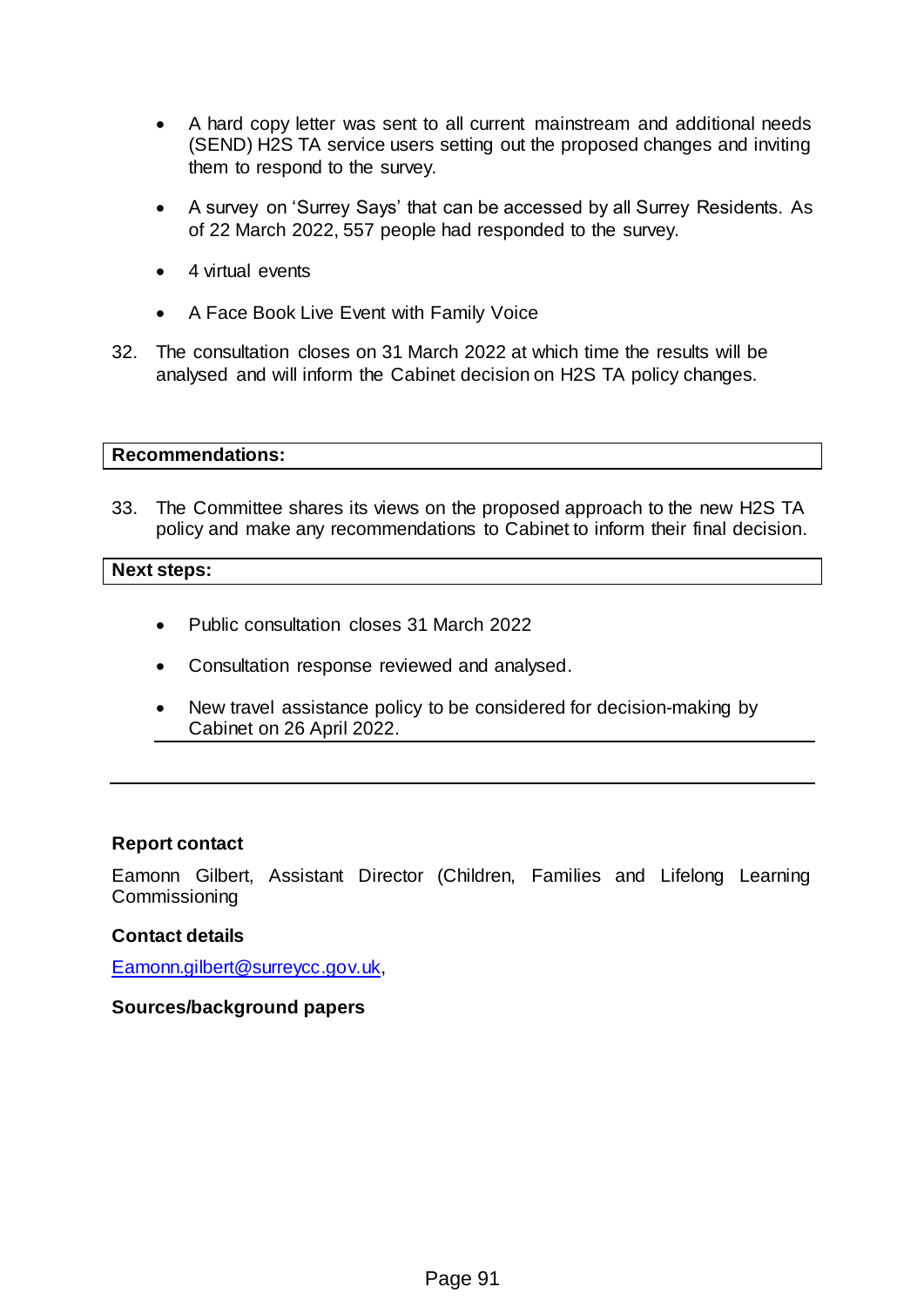## **Annex 1 – Proposed Changes Guide**



 **HOME TO SCHOOL TRAVEL ASSISTANCE POLICY:** 

## **Proposed Changes Guide**

### **Introduction**

This document summarises proposed changes to Surrey County Council's Home to School Travel Assistance Policy (H2S TA). This policy explains the eligibility criteria for travel assistance for children, with and without special educational needs, of statutory school age (5-16 years old), for children under 5 and for young people aged 16-19 and 19-25, and describes how the Council fulfils its duties and exercises its discretionary powers as set out in the Education Act 1996 and subsequent legislation and guidance.

The Council is refreshing the Home to School Travel Assistance (H2S TA) policy in a number of key areas. In doing so we will proactively engage with parents, carers, schools and colleges and other stakeholders. The policy will help align the Authority's commitment to moving away from an offer of school transport to a travel assistance model, with an increased focus on sustainability and Surrey's green agenda. Moving forward, the Council wants to focus on:

- Enhancement of the independent travel training (ITT) offer
- Further promotion of collection points rather than home pick-up arrangements
- A review of the process for the provision of individual transport
- Not providing H2S TA when the school attended is one of parental choice rather than the closest school to meet need
- The adoption of a more sustainable approach with greater use of public transport options where appropriate, reducing reliance on taxis and private cars

To complement the new policy, we are developing a parent guide that will sit alongside the agreed policy document. The parent guide will simplify guidance outlined in the new policy and explain the council's processes in greater detail.

The consultation uses the term 'additional needs' and 'SEND' to refer to children, young people and adults with special educational needs and disabilities. We have agreed to use identify-first language (eg "additional needs" rather than SEND unless it refers to legislation or a policy as this was the preference of young people we spoke to.

The main areas the Council is proposing to change are as follows :

### **1. The Council plans to offer a broader range of Travel Assistance options, aligned with Surrey's commitment to its climate policy agenda, promoting more sustainable modes of travel assistance.**

Our engagement with children and young people tells us that working towards and supporting their independence is important. These options will help empower them, prepare them for adulthood and as a result contribute to improving their quality of life.

- The Council will introduce options such as bikeability (cycling safely and with confidence), driving lessons and access to TfL Oyster Card (in some areas of the county).
- We will no longer require children and young people to undertake individual travel training assessment in the home. The assessment will be undertaken in an agreed location.
- We will be encouraging the use of collection points, the designated pick-up and drop-off locations for pupils to meet the bus or taxi. Where children and young people with complex additional needs or the parents or carers' own mobility or disability may impact on them being able to use the collection points, we will assess individual needs to determine suitability.Where the introduction of collection points is being considered, the Council will consult with the parents and carers already on those routes affected by this potential change in service.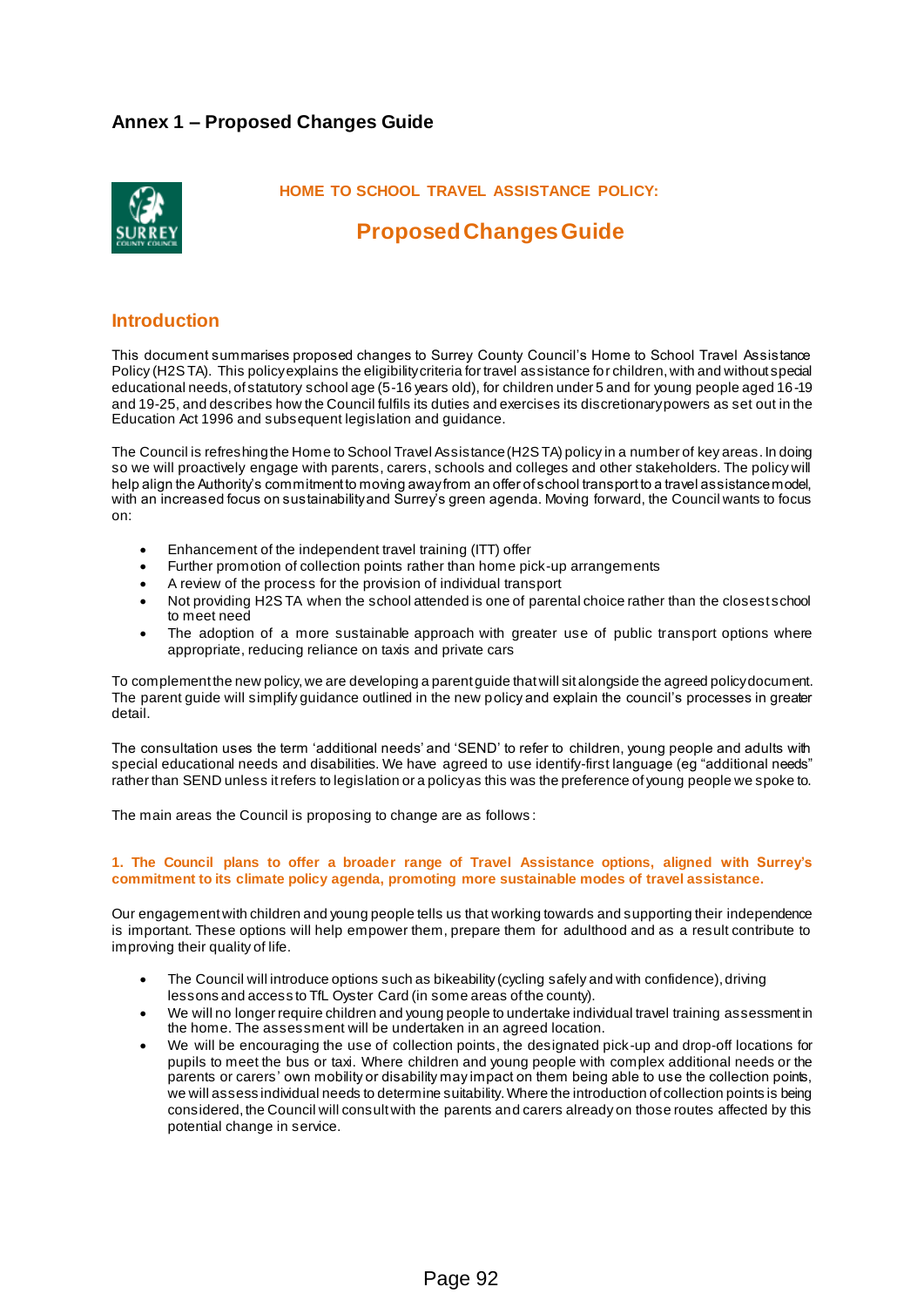### **2. We propose to clarify the Council's position on transport journey times**

The Council currently aims to comply with national recommendations on the maximum length of journey time for a child to get to and from school. This is 45 minutes for a primary aged child and 75 minutes for a secondary aged child attending placements both within and outside the County.

The Council is proposing that the recommend journey times will not apply to pupils travelling to out of county schools, where distances and the frequency of journeys may vary. We are also proposing to change the maximum journey times for primary aged children to 75 minutes.

### **3. We propose to change the measuring system for determining Independent Travel Allowance (ITA) from Straight Lines to Road Routes.**

The policy currently says that the calculation of independent travel allowance is based on a straight-line (as the crow flies) calculation between a home address and school. The Council proposes to change this to a calculation that measures distances via road route. This is a better and more accurate reflection of the journey distance undertaken.

#### **4. We are proposing to introduce a simplified mileage reimbursement system which replaces the original tiered system with the aim of increasing the take-up of this offer.**

At the moment, the policy provides two modes of mileage reimbursement:

- A tiered mileage allowance based on average distance between a home address and school. This tiered allowance is broken down into 3 bands (0-5.99 miles, 6-10 miles and 11+ miles) and there are corresponding allowance rates next to each band.
- A standard mileage rate.

The Council proposes to introduce a simpler scheme to enable a more unified reimbursement process for parents and carers (including how and when they are reimbursed). The mileage rates to be used will still be set in line with Her Majesty's Revenue and Customs (HMRC). Distances will be calculated using the shortest road route. In conjunction with this, the Council proposes to introduce flexibility to agree reimbursement rates on an individual basis with parents and carers where the alternative would be high-cost transport.

### **5. The Council proposes to change the notice period for the removal of travel assistance in certain circumstances.**

The current policy requires travel assistance to remain in place until the end of the academic year in ins tances where low-income status of a child ends, and in instances where a walking route previously deemed unsafe becomes safe after review. The Council proposes to write to parents and carers when a walking route becomes safe with the explanation of the change and continue to provide assistance for four weeks at which point transport will be withdrawn.

If a family's low-income status has ended, applicants who have been entitled to travel assistance will be written to with the explanation that assistance will end. Travel assistance will be provided until the end of the academic year. The Council will also connect with families and offer support such as signposting to specific services if this would prove helpful to them.

### **6. The Council proposes to clarify the reasons for the withdrawal of transport and include the removal of assistance if an application approved for H2S TA has been done in error.**

The current policy states in what circumstances transport will be withdrawn. The reasons include where fraud has taken place or a submission made included misleading information.

This part of the policy will be expanded to include the withdrawal of assistance if there are errors with the initial assessment. Parents and carers will have the right of appeal if assistance is withdrawn for this reason in the usual way.

### **7. The Council proposes to clarify its position regarding the provision of travel assistance for under 5s.**

The current policy states that the council may provide travel assistance to children aged Under 5 if it feels that extenuating circumstances have been demonstrated.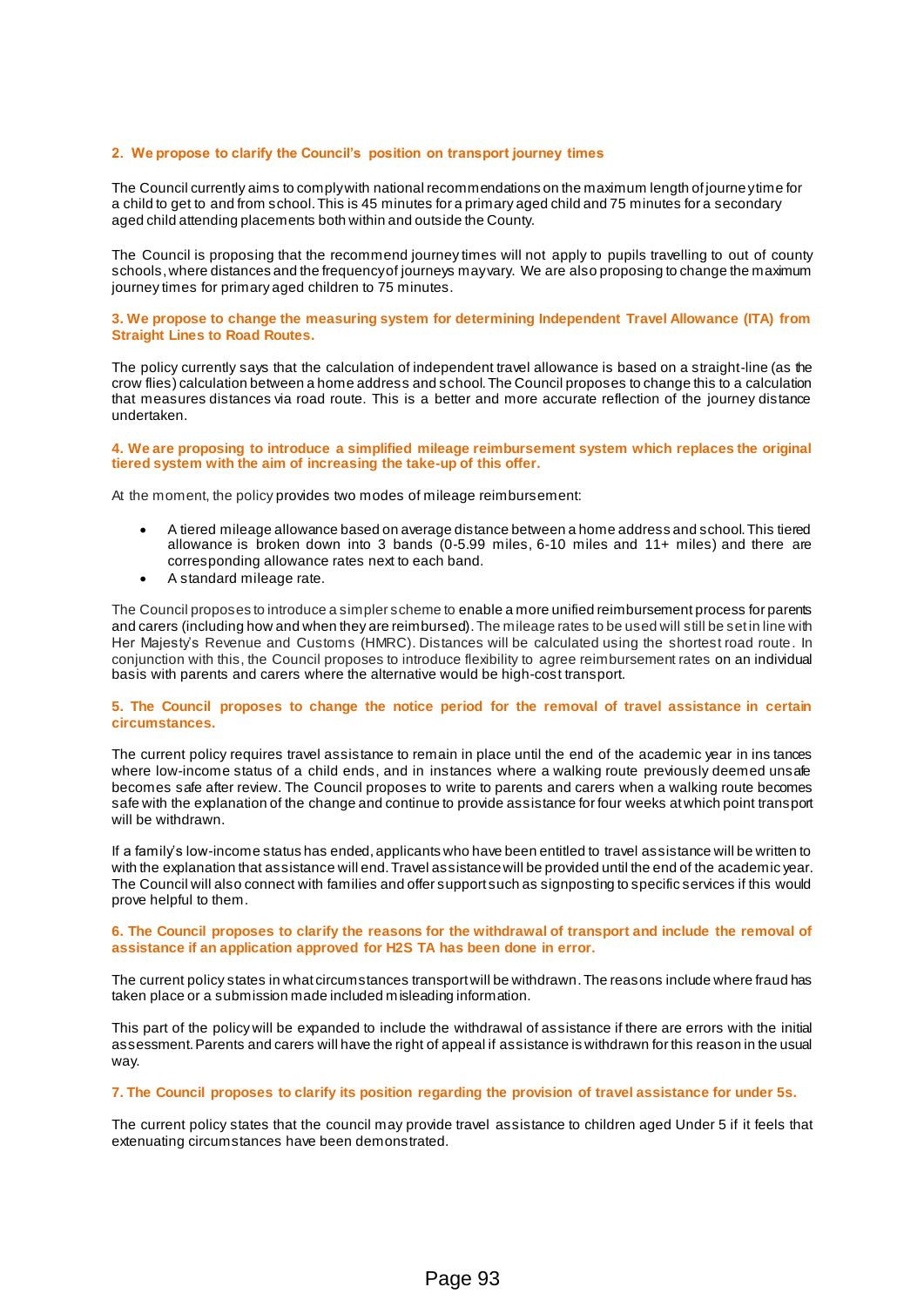It is proposed that this discretionary assistance will only be provided to reception aged children. The Council may provide assistance to children who are aged four and entering into the reception year at primary school if extenuating circumstances have been demonstrated.

### **8. The Council proposes to add information on Medical and Health Interventions in the Travel Assistance Policy.**

The current policy outlines in what circumstances a Passenger Assistant may be approved to support a child during travel to school, and one of these circumstances may be a child who has specific health and/or medical needs. It does not outline the operational standards or processes linked to the provision of medically trained transport staff.

It is proposed that the new policy will provide guidance on the operational standards and processes which the Council follows if there is a requirement for a medically trained Passenger Assistant to support children during their journey to school.

### **9. The Council proposes to reduce the reliance on one- child- per-vehicle transport.**

The current policy outlines in what circumstances individualised transport would be agre ed. This is mainly taxis taking children and young people to and from school and settings.

The refreshed policy develops a focus on enabling independence and preparing for adulthood such as employment or shared living away from home. The proposed change to individual transport will be that it will only be agreed in extenuating circumstances. Travel assistance options other than bespoke transport will be explored in the first instance. Where transport is needed, it would normally be in a vehicle shared with other students or pupils such as a taxi or minibus. Provision of individualised transport would normally be linked to medical needs or where child or young person is receiving one-to-one support in their educational training venues.

### **10. The council proposes to clarify the conditions in which transport may be withdrawn based on instances of dangerous behaviour and a more detailed process.**

The policy advises in some detail that the Council may look to withdrawing assistance in instances of unacceptable behaviour. The Council understands its duty to provide travel assistance to children who are eligible.

However, in circumstances where a child's behaviour has been dangerous and or potentially risks harm to themselves and others in a vehicle (including the driver), a review of the arrangements will be undertaken. It is proposed that parents and carers will be written to. If the occurrences are repeated, then a parent/carer will be asked to accept a mileage allowance instead of transport being provided.

### **11. The Council proposes to create an updated version of its statement for post-16 young people in-line with national guidance.**

The Council's current policy states that transport will be provided in exceptional circumstances only.

National guidance states that the council does not have to provide free transport for students aged 16-19. The proposed change to the policy will be that the Council in the exercise of its discretion as to what travel assistance is necessary for learners of sixth form age may provide travel assistance for young people aged 16 to 19 who have additional needs in order to help them transition into adulthood and explore independent travel. It will also provide signposting to transport services for those young people who are not provided with H2S TA. Offers of travel assistance will now focus on independent travel, including the use of public transport and not on the provision of private hire vehicles such as minibuses or taxis.

### **12. The Council proposes to introduce bursaries for young people post 16 years of age.**

The current policy outlines the types of travel assistance available if the Council deems a young person aged 16 to 19 eligible for travel assistance. It is proposed that where the Council assesses a young person aged 16 to 19 as eligible for travel assistance under its policy the assistance offered may be in the form of a post-16 transport bursary to support families and young people to make their own transport arrangements to develop independence and prepare for adulthood.

### **13. The Council is proposing to introduce changes to its travel assistance appeals process.**

There is national guidance that sets out how appeals against decisions made on H2S TA are conducted. This includes a two-stage process. Stage two must be independent of the stage one decision-making process. At present the stage two panel can be made up of members of the local authority.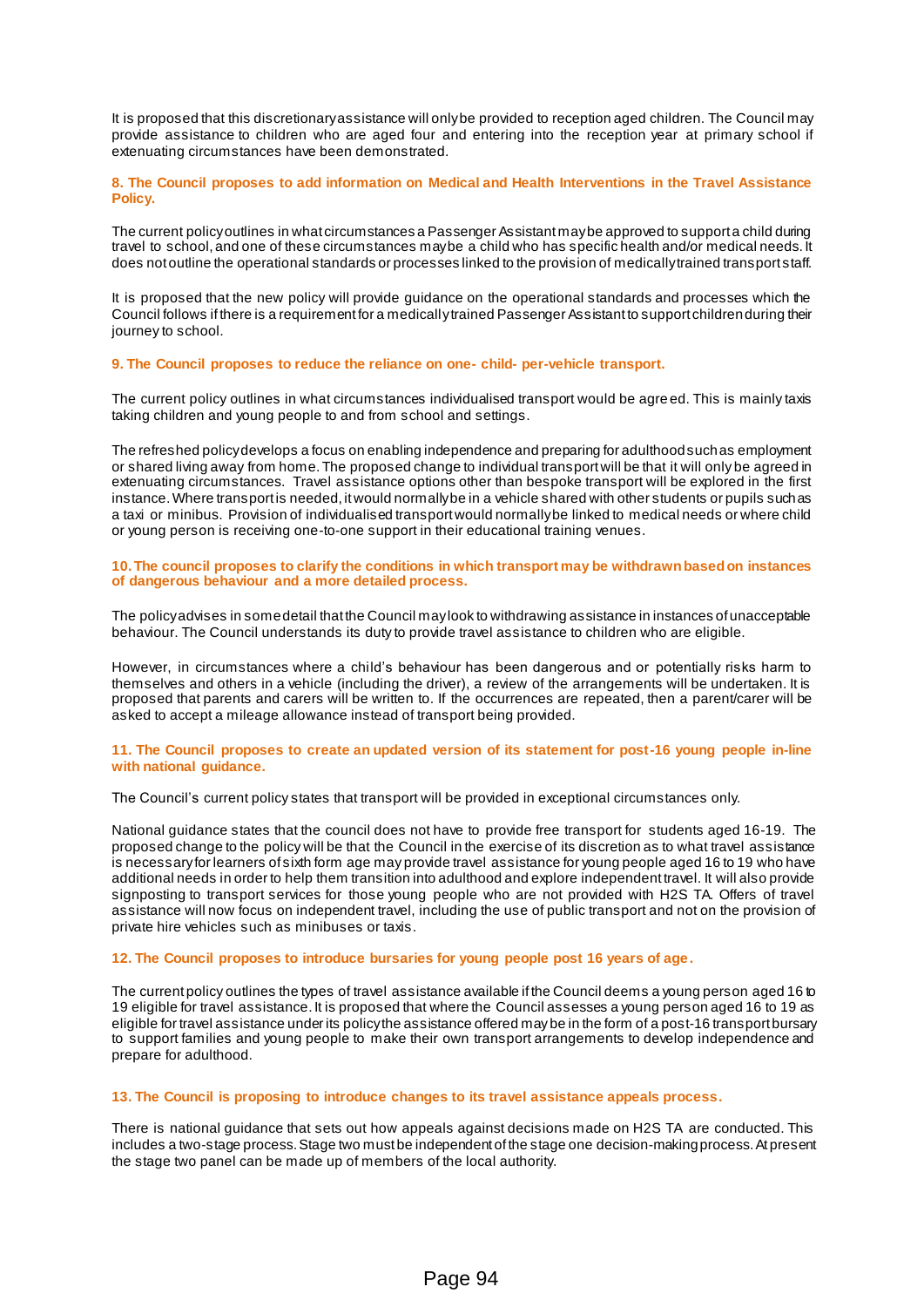It is proposed to continue with a two-stage process and that the stage two panel will be independent of the first but that the membership will include Council Officers in the future.

For any questions regarding the survey, please contact [research@surreycc.gov.uk](mailto:research@surreycc.gov.uk)